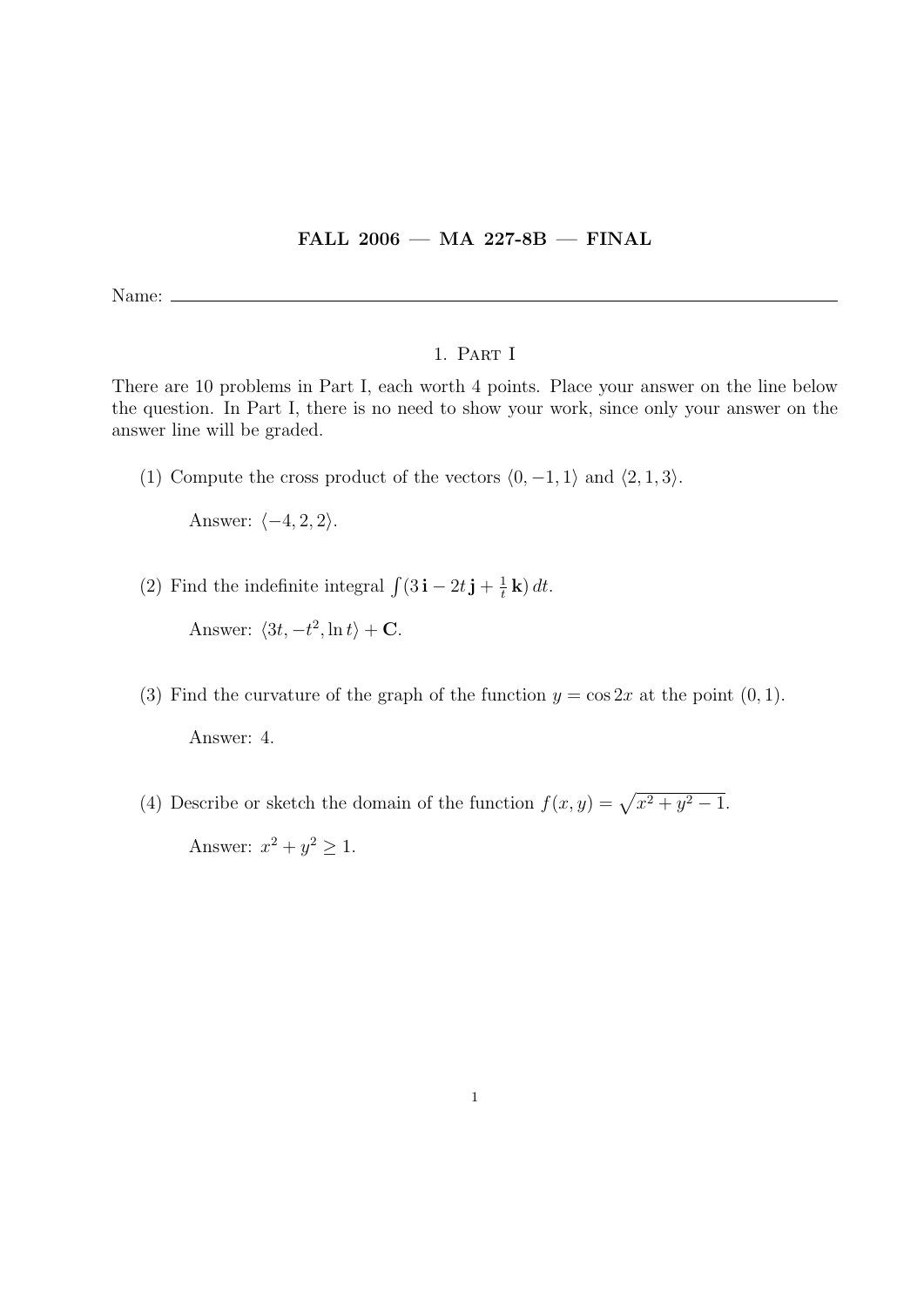(5) Find the linearization  $L(x, y)$  of  $f(x, y) = \ln(x + y^2)$  at the point (1, 1).

Answer:  $L(x, y) = \ln 2 + \frac{1}{2}x + y - \frac{3}{2}$  $\frac{3}{2}$ .

(6) Evaluate  $\int_{-1}^{0} \int_{0}^{2} 2xy \, dy \, dx$ .

Answer:  $-2$ .

(7) Reverse the order of integration in the iterated integral  $\int_0^1 \int_{x^2}^1 f(x, y) dy dx$ . [Do not compute the integral!]

Answer:  $\int_0^4 \int_0^{\sqrt{y}} f(x, y) dy dx$ .

(8) Compute the Jacobian of the transformation  $x = u^2 - v$ ,  $y = u + v^2$ .

Answer:  $4uv + 1$ .

(9) Find the divergence of the vector field  $\mathbf{F}(x, y, z) = \langle x^2 \sin z, xy, x \cos z \rangle$ .

Answer:  $x \sin z + x$ .

(10) Find the potential function of the following conservative vector field:  $\mathbf{F} = y e^{xy} \mathbf{i} + (1 + x e^{xy}) \mathbf{j}$ 

Answer:  $f(x, y) = e^{xy} + y + C$ .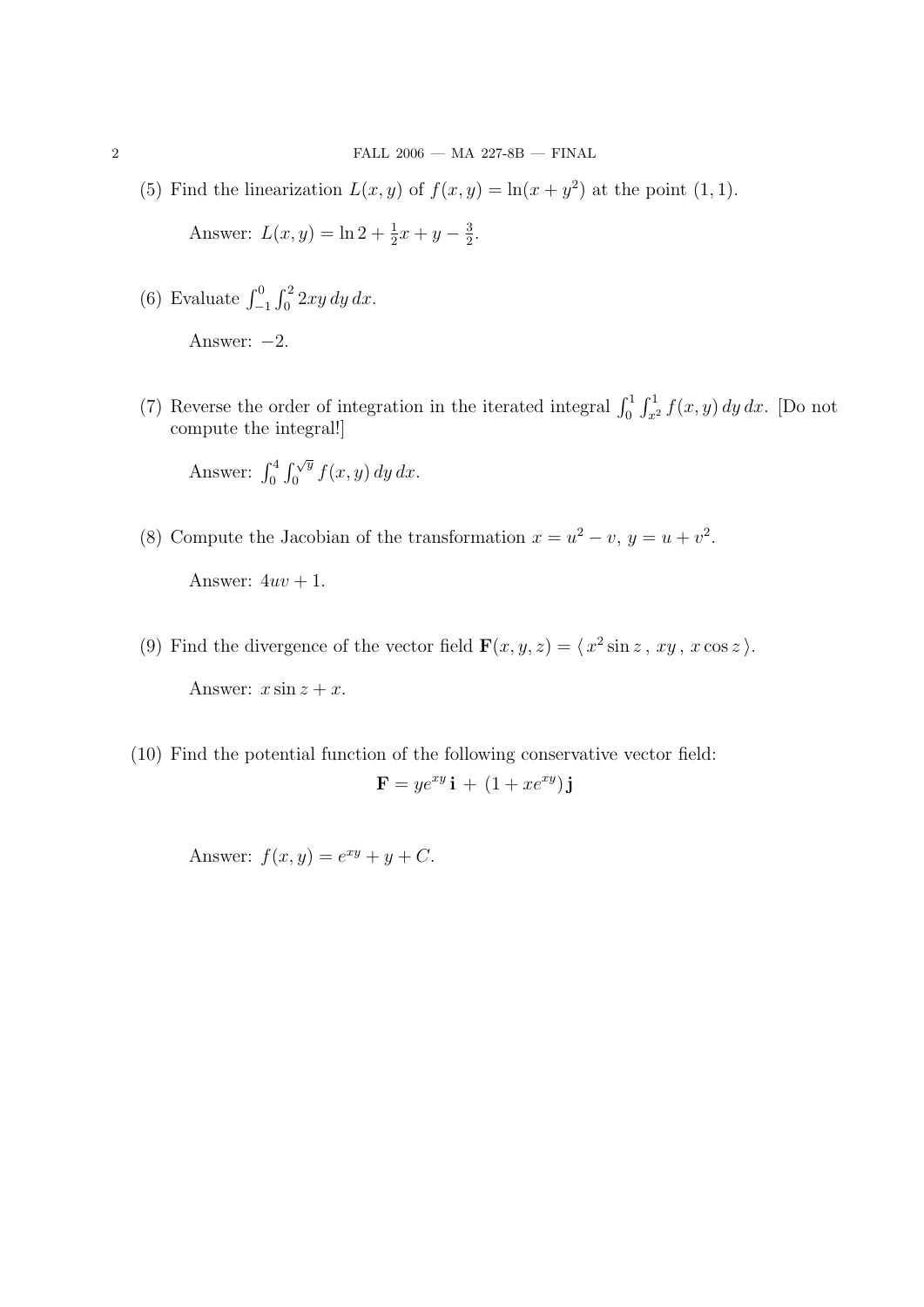## 2. Part II

There are 5 problems in Part II, each worth 12 points. On Part II problems show all your work! Your work, as well as the answer, will be graded. Your solution must include enough detail to justify any conclusions you reach in answering the question.

- (1) The position vector of a moving particle is given by  $\mathbf{r}(t) = 4 \sin t \mathbf{i} 4 \cos t \mathbf{j} + 3t \mathbf{k}$ .
	- (a) Find the particle's velocity v and acceleration a.
	- (b) Find the unit tangent vector T and the unit normal vector N.

Answers:

$$
\mathbf{v}(t) = \langle 4\cos t, 4\sin t, 3 \rangle
$$

$$
\mathbf{a}(t) = \langle -4\sin t, 4\cos t, 0 \rangle
$$

$$
\mathbf{T}(t) = \frac{1}{5} \langle 4\cos t, 4\sin t, 3 \rangle
$$

$$
\mathbf{N}(t) = \langle -\sin t, \cos t, 0 \rangle
$$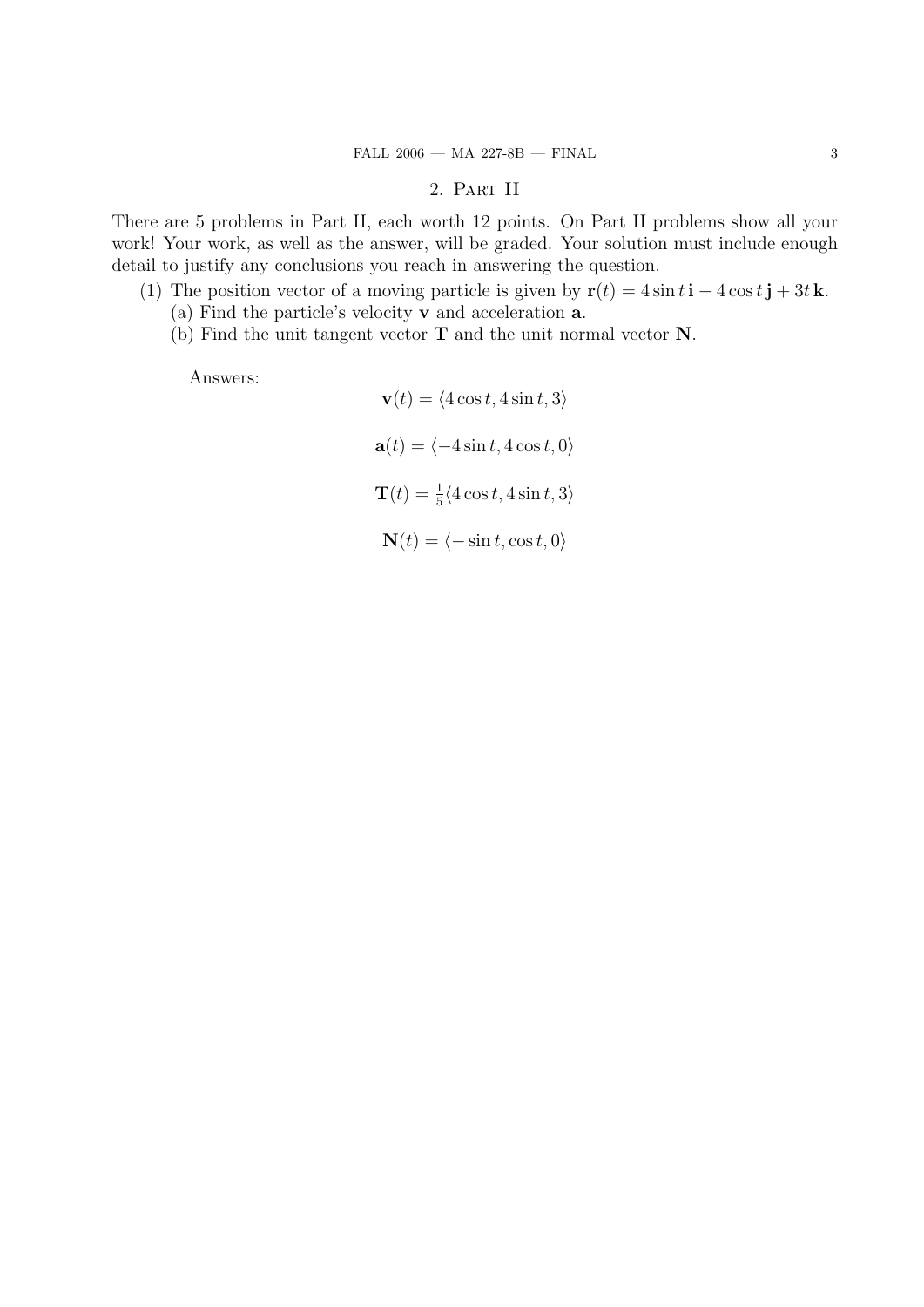(2) Suppose that over a certain region of space the electrical potential  $V$  is given by

$$
V(x, y, z) = x^2 + \frac{y}{z}.
$$

- (a) Find the vector  $\overrightarrow{PQ}$  which points from  $P(3, -2, 1)$  to  $Q(1, 0, 2)$  as well as the unit vector pointing in the same direction.
- (b) Find the rate of change of the potential at the point  $P$  in the direction towards the point Q.
- (c) In which direction does  $V$  change most rapidly at  $P$ ?
- (d) What is the maximum rate of change of  $V$  at  $P$ ?

Answers:

.

(a) 
$$
PQ = \langle -2, 2, 1 \rangle
$$
 and  $\mathbf{u} = \langle -\frac{2}{3}, \frac{2}{3}, \frac{1}{3} \rangle$ .

- (b)  $\nabla f = \langle 2x, \frac{1}{z}, -\frac{y}{z^2} \rangle$  $\frac{y}{z^2}$  =  $\langle 6, 1, 2 \rangle$ , the rate of change is  $-\frac{8}{3}$  $\frac{8}{3}$ .
- (c) in the direction of the gradient, i.e.  $\langle 6, 1, 2 \rangle$ .

(d)  $\sqrt{41}$ .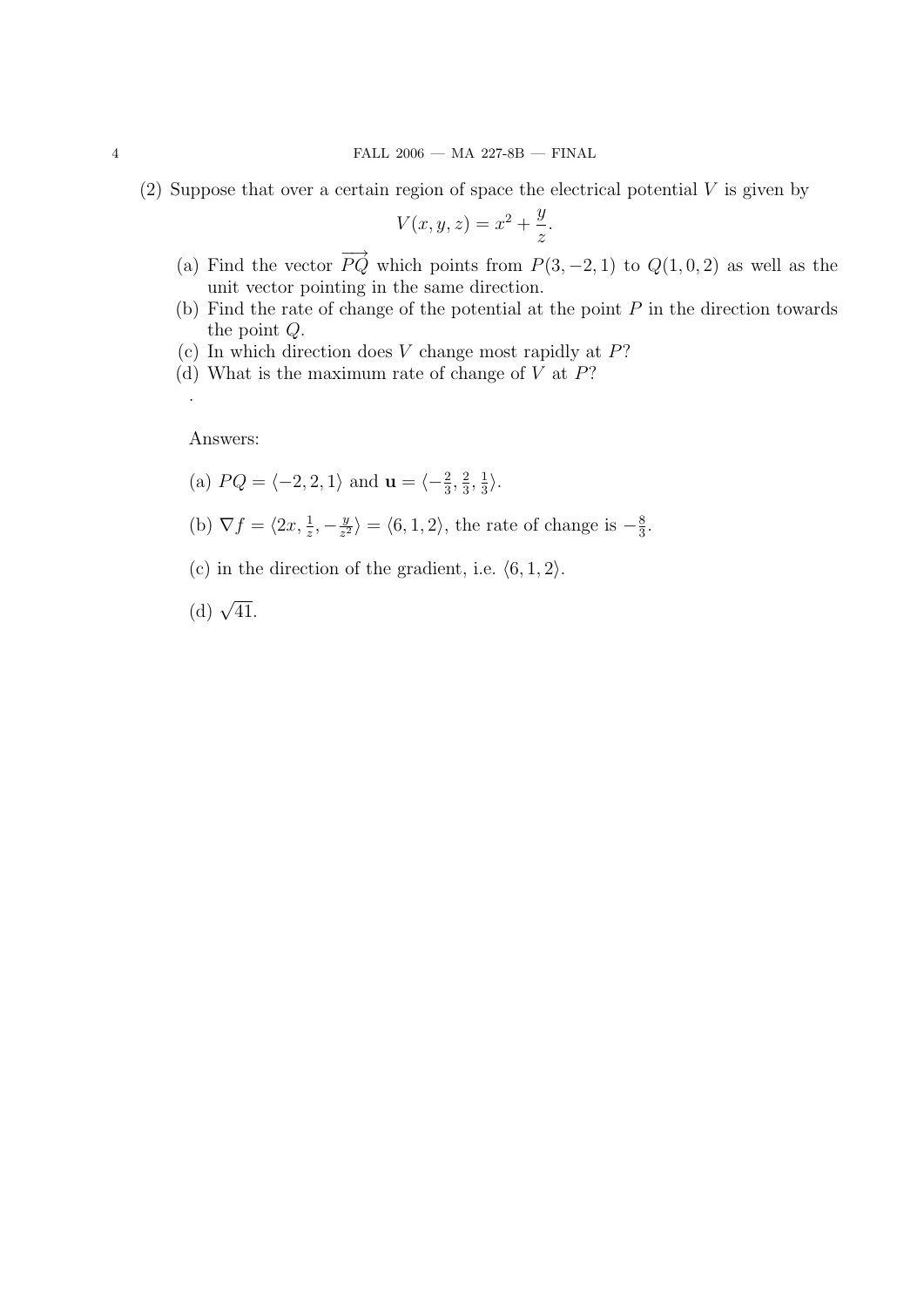(3) Find and classify the critical points of the function

.

$$
f(x,y) = x^2y - 2y^3 + 2x^2 - y^2 + 4
$$

Answer:  $(0, -\frac{1}{3})$  $\frac{1}{3}$ ) is a local minimum, and  $(0,0)$ ,  $(2\sqrt{5},-2)$ ,  $(-2)$ √  $(5, -2)$  are saddle points.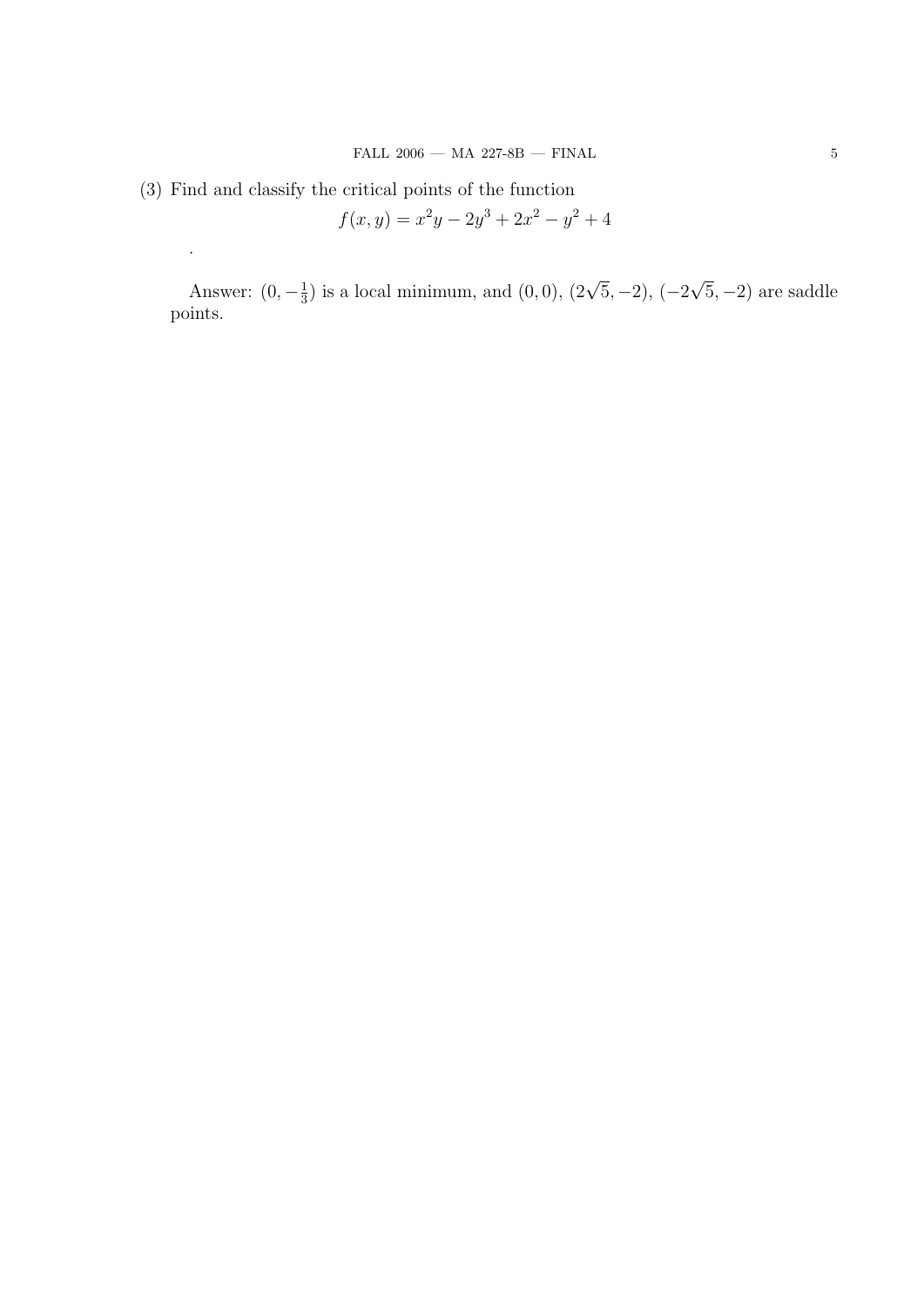(4) Evaluate the triple integral

$$
\iiint_E \frac{z}{\sqrt{x^2 + y^2 + z^2}} \, dV
$$

where  ${\cal E}$  is the lower unit hemisphere:

$$
E = \{x^2 + y^2 + z^2 \le 1, \ z \le 0\}.
$$

Answer:  $-\pi/3$ .

.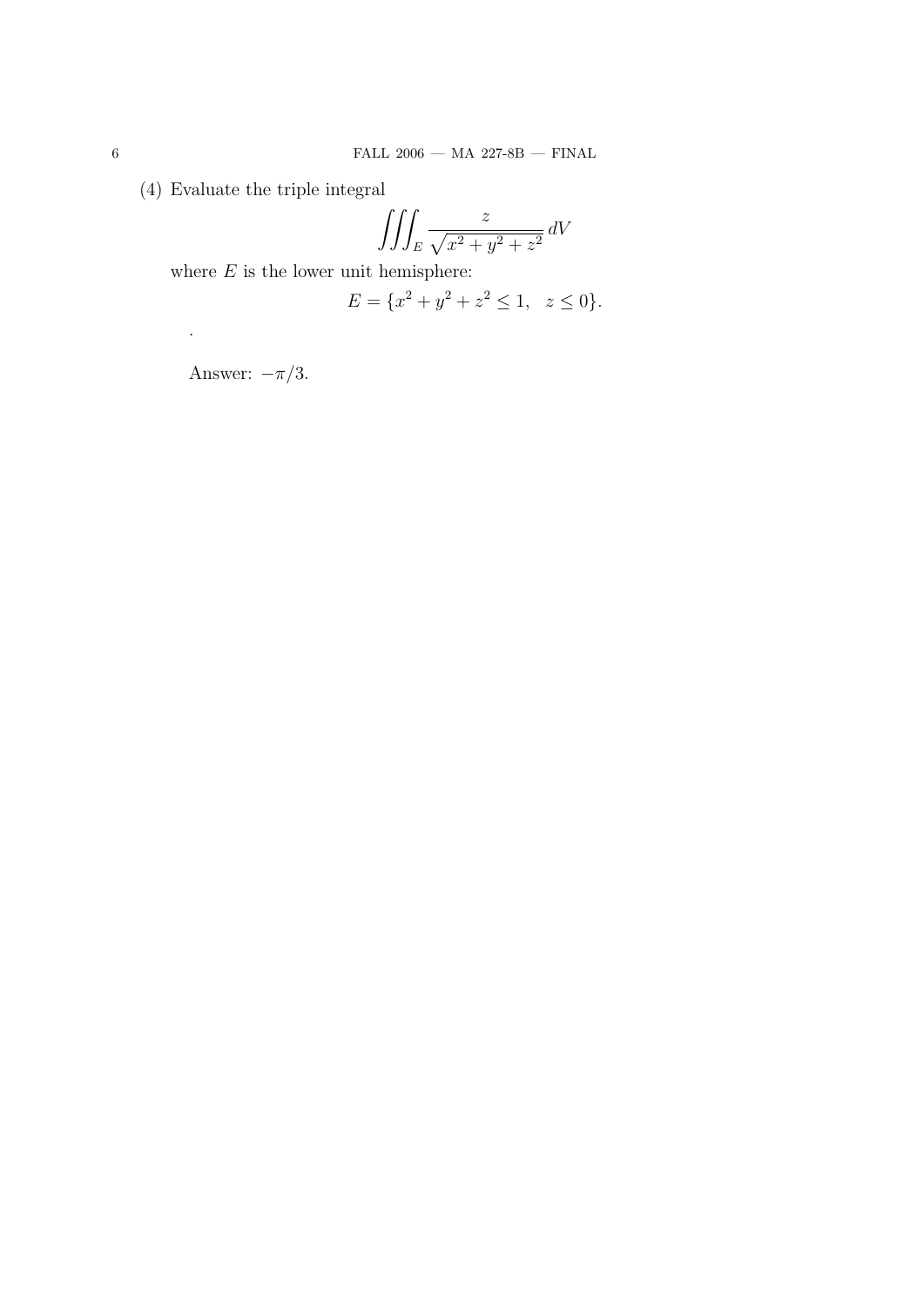(5) Let C be the unit circle  $x^2 + y^2 = 1$  oriented counterclockwise. Evaluate

$$
\int_C 2y\,dx + x\,dy
$$

by two methods: directly and using Green's Theorem.

Answer:  $-\pi$ .